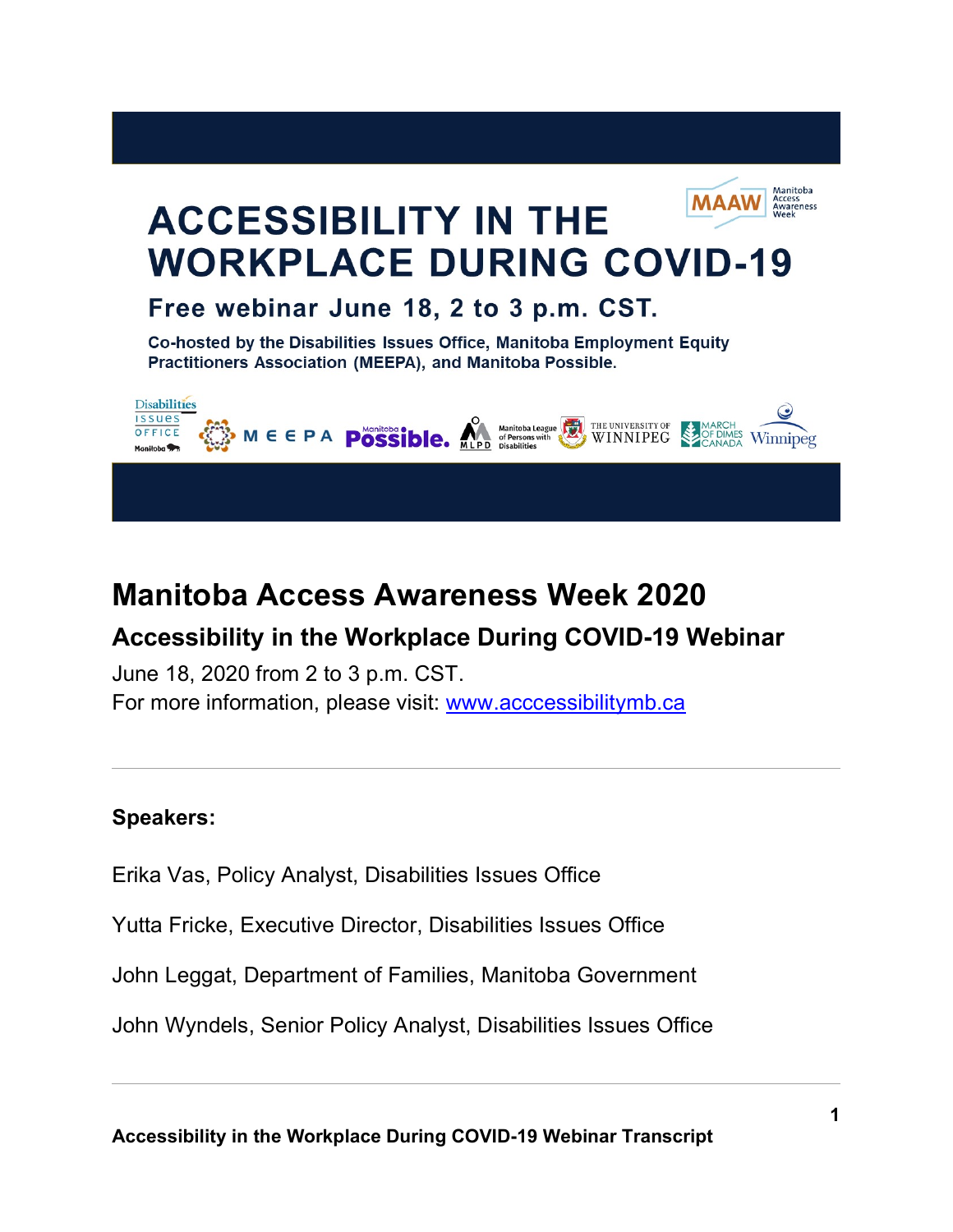### *[Webinar Begins]*

**Erika Vas (00:01):** Okay, so "Bozhoo! Tansi! Aanin! Tanshi! Hello! And welcome everyone! My name is Erika Vas and I am a policy analyst at the Disabilities Issues Office. Just before we begin, I'd like to cover some housekeeping just to make sure that things go as smoothly as possible. If you have any technical difficulties, please contact the DIO by email dio@gov.mb.ca, call 204-945-7613 or call toll free at 1-800-282-8069 ext. 7613 and I will be on standby to help you as best as I can, and although today's webinar is not interactive, we welcome your questions either by using the Zoom chat feature, email, or phone call. So we will be responding to these questions directly in the form of a list of questions and responses – the responses to be posted on accessibility.mb.ca along with a recording of this webinar in the weeks to come. Please note the accessibility features for *today's* event include captioning and ASL interpretation. So, without further ado, I'd like to welcome Executive Director, Yutta Fricke!

**Yutta Fricke (01:26):** Hi. My name is Yutta Fricke and it's my pleasure to welcome everyone to our very first online celebration of Manitoba Access Awareness Week – so it's a very cool thing, I mean, there were a few technical difficulties that we've already had, but whereas we normally have about 200 people attend in person, this year we have well over 300 – about 350 attending mostly from Manitoba, but also from across the country. So I – I really wanted to… welcome the diverse businesses, organizations, individuals with disabilities and others with an interest in accessibility, particularly during COVID-19, which is the theme for this year's Manitoba Access Awareness Week and our webinar today. So we're really excited about the 1-hour agenda, we know it's hard for adults to pay attention for a very long time, so we're going to try and be strict with our timeline and we're going to have a presentation PowerPoint by my colleague John Wyndels on "Accessible Customer Service and Employment" and that will be the main feature of today's presentation, but we're also really excited to launch a training video about accessibility in the workplace! But before we begin the main part of our program, I'd like to welcome our Deputy Minister in the Department of Families, that the Disabilities Issues Office is a part of and also our Director for the Accessibility for Manitobans Act – John Leggatt. John will be providing greetings from the Province of Manitoba! Welcome, John!

**John Leggat (03:15):** Thanks a lot, Yutta, it's – it's really great to be with you guys today, and I'm just so happy that the temperature is a little bit more moderate than it was yesterday – it was a cooker here in the legislature. So on behalf of the Minister of Families, I am absolutely honored to bring greetings and proclaim June 14th to 20th as Manitoba Access Awareness Week. I wish to welcome the many champions of accessibility, including businesses, not-for-profit organizations, and members of the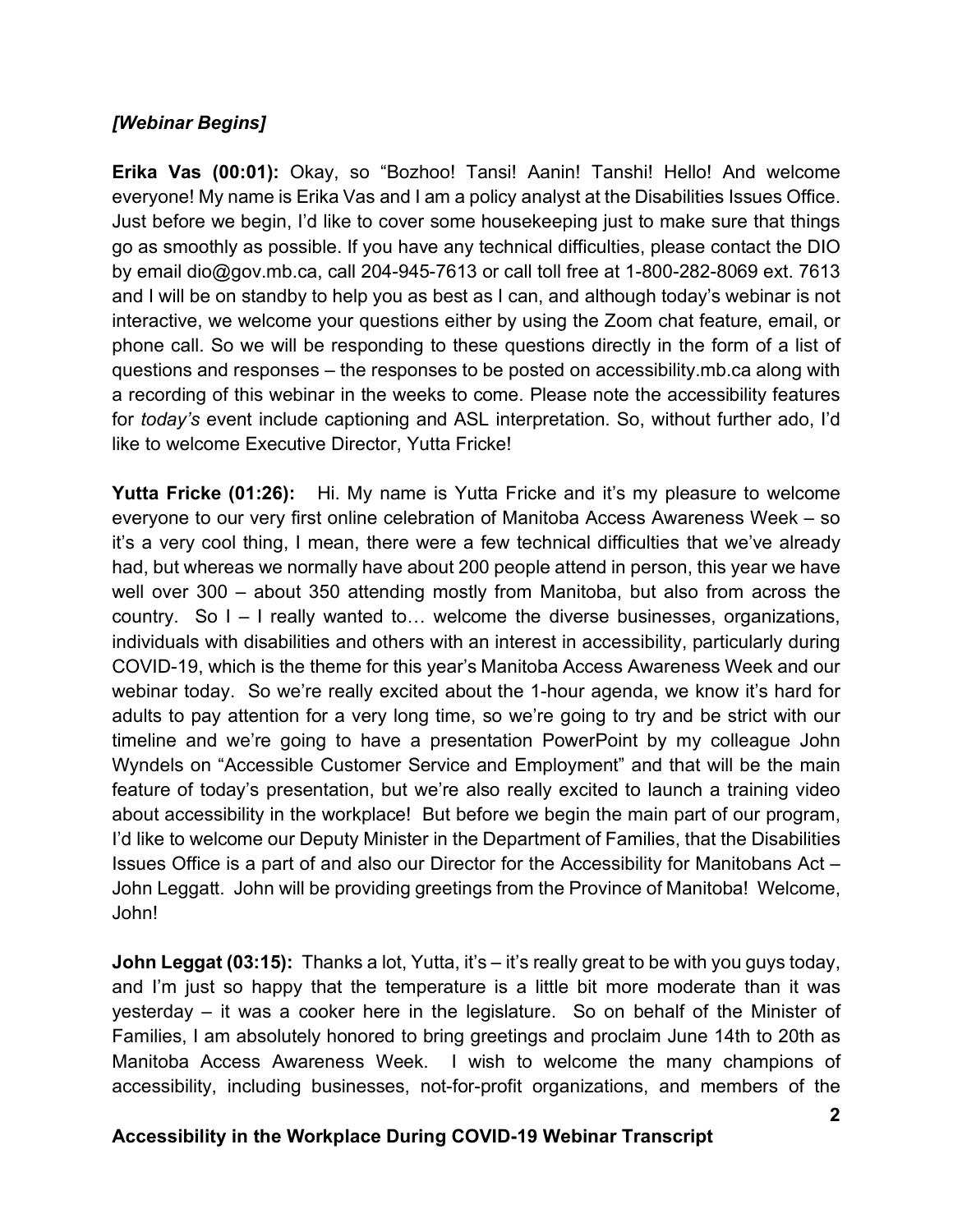Manitoba Disability Community. Manitoba Access Awareness Week is proclaimed annually to raise awareness of accessibility barriers experienced by Manitobans with disabilities, and to promote the removal of these barriers. It is fitting that the focus of Access Awareness Week this year is accessibility during COVID-19. The Manitoba Government is committed to helping maintain the health, safety, and wellbeing of Manitobans during this epidemic.

**John Leggat (04:26):** I'm proud of the leadership shown by the government in ensuring the accessibility of information and resources we provide, including American Sign Language interpretation during briefings and an interactive voice response to access the COVID-19 screening tool. To offset the additional disability-related expenses during the pandemic, the government established a \$4.6 million Disability Economic Support Program to provide a one-time payment of \$200 to over 23,000 Manitobans with disabilities receiving employment and income assistance. In May, the province launched "Ability CBT" to help Manitobans experiencing mild to moderate anxiety during COVID-19. This virtual therapy program provides online cognitive behavioral therapy to Manitobans 16-years and older.

**John Leggat (05:34):** We have also worked to ensure that the purchase and distribution of personal protective equipment to frontline workers and organizations, including nearly 1 million individual PPE items to workers in our disability sector. Perhaps the most important strategy for responding to the diverse needs of our community is collaboration. For instance, since it's launch in May… almost 7000 Manitobans are registered with the online program "HelpNextDoor Manitoba" with the aim to connect Manitobans who need help with those who want to help. I also wish to commend the many businesses and notfor-profit organizations that have gone the extra mile to accommodate the needs of people with disabilities during the pandemic by designating hours of service, offering home delivery, providing services online, and ensuring the safety of their employees through alternate work arrangements. During this afternoon's event, you will learn more about how Manitoba's Accessibility Legislation helps guide inclusive customer service and employment during the pandemic and moving forward.

**John Leggat (07:00):** I wish to close by thanking the Manitoba Employment Equity Practitioners Association and Manitoba Possible for co-hosting this event, as well as all the other organizations that helped to plan today's webinar. I hope you will all join us in continuing this important conversation in our social media event today. Thanks very much, Yutta!

**Yutta Fricke (07:25):** And thank you, John! And John's greeting actually laid out a little bit of the background of coming together today, and the important contribution that we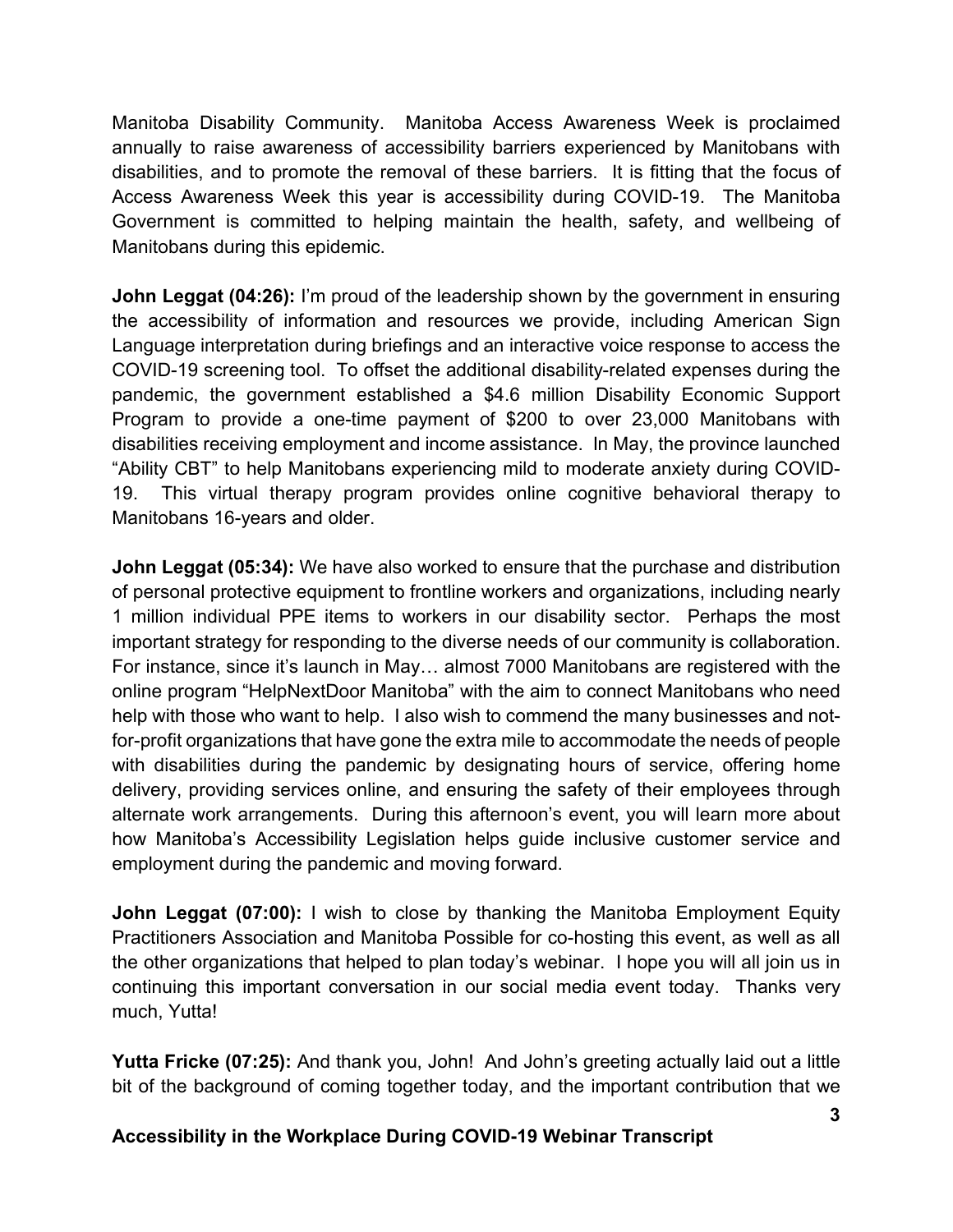have during Manitoba Access Awareness Week, and all year long from our community partners – and including co-hosts, MEEPA, or Manitoba Employment Equity Practitioners Association and Manitoba Possible – which some of you may know better as the Society for Manitobans with Disabilities. And a special thank you to Manitoba Possible and to Heather Hiscock who is behind the scenes and is helping us with our Zoom technology and in organizing our event today, so we couldn't have done that without you. Now it's my pleasure to introduce my colleague John Wyndels, who is going to be giving the main presentation at today's event. John has been with the office for well over a decade and, as a senior policy analyst, was there right at the beginning of developing Manitoba's Accessibility Legislation and continues to support the Accessibility Advisory Council.

**John Wyndels (08:40):** Thank you very much, Yutta! Today's presentation is titled "Accessibility in the Workplace during COVID-19" although I will be touching on a number of different areas during today's presentation. I'll first give a brief overview of the Accessibility for Manitobans Act. I'll then talk about accessing goods and services during COVID-19. As many of you know, customer service was the first standard established under the Act, and there are a number of best practices that can be drawn from requirements in that standard that apply very directly to COVID-19 and how to provide good customer service.

**John Wyndels (09:53):** I'll then touch upon the accessibility standard for employment, not only during COVID-19, the period that we're in right now, and could conceivably be in for many, many months to come, and I'll close out the presentation by talking a little more about the accessibility standard for employment and its requirements, when it comes into force, and who it applies to. The Accessibility for Manitobans Act as many of you probably know, became law in 2013. Its main purpose is to identify, prevent, and remove barriers to participation, by taking a proactive approach to the removal and prevention of barriers today, we create a more accessible and more inclusive environment tomorrow.

**John Wyndels (10:58):** And although I used "today" and "tomorrow" it's meant figuratively, not literally, because this is a long-term process. Barriers to participation – we talk about the removal of barriers, they can be structural – and that would be the buildings, the facilities, even playgrounds, crosswalks. Barriers may affect information and communication, it's the ability to receive information in an accessible manner for that individual. Barriers apply to technology – technology has removed a number of barriers, but at the same time, there are barriers embedded within websites that make persons with visual disabilities, or who are blind, almost impossible to navigate because it's not compatible with the software that they may be using. Barriers are also systemic, applying to policies and practices that have never been looked at for how they can adversely affect a good chunk of the population, but attitudes continue to be the greatest barrier of all.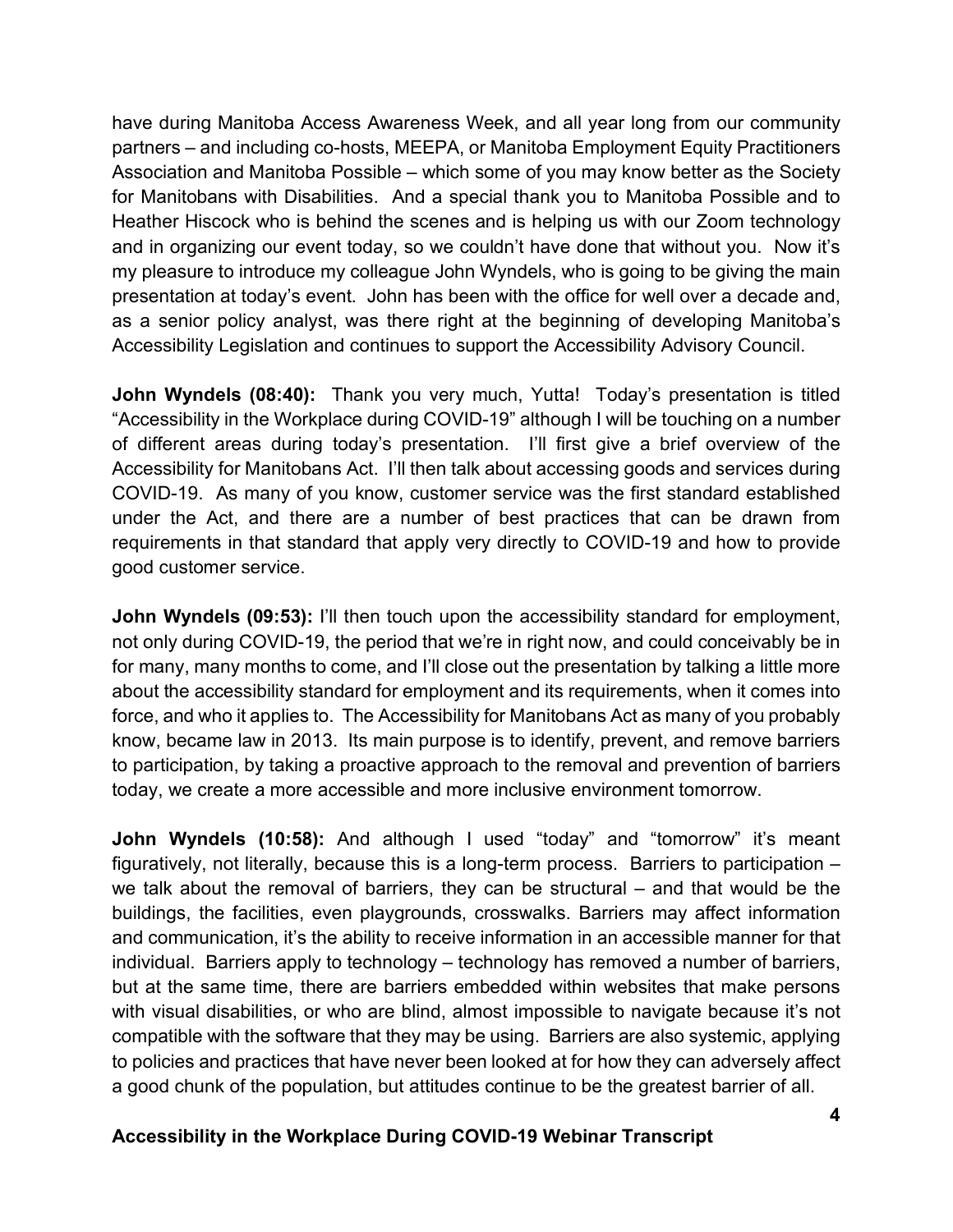**John Wyndels (12:33):** In 2005, Ontario – our next-door neighbor, created the Accessibility for Ontarians with Disabilities Act, otherwise known as the AODA, that is what our legislation – the AMA – is modeled after. In 2017, Nova Scotia created the Accessibility Act, and last year, the government of Canada passed the Accessible Canada Act. I can also tell you that three other jurisdictions in Canada are currently developing legislation: British Columbia, Saskatchewan, and also, Newfoundland and Labrador. The AMA calls for accessibility standards to be developed in five areas: Customer service, employment, information and communications, transportation, and the design of public spaces. "Customer Service" came into force in 2015 and currently, all government public sector organizations, businesses, and non-profits in Manitoba are bound by the requirements in the "Customer Service" standard. "Employment" came into force last May – I'll talk about customer service and employment, that will be the focus of today's presentation, but I also want to tell you that information communication, transportation, and the design of public spaces are well into development and will be established as standards in the near future.

**John Wyndels (14:26):** Accessing goods and services during COVID-19. Aside from the very real, economic, difficulties this situation is creating for individuals, families, and communities across the country… it presents unique challenges for persons with disabilities. Social distancing, for example, a person who may work with a – an attendant, there is direct contact involved there. Social distancing cannot be practiced in that situation, so PPE has to be available for all people involved in that.

**John Wyndels (15:18):** There has been a disruption of routine through the temporary closure of facilities; we know this through daycare and schools being closed – even day programs for persons that have intellectual disabilities! This causes logistical challenges, not only for those individuals, but for their family and friends. So when we talk about providing barrier-free access to goods and services, there's a lot of tips that can be taken from the customer service standard that are directly applicable to our situation right now. Give priority to people who need accommodations  $-$  a number of stores, such as Superstore, have designated hours for persons with disabilities and seniors, who require additional assistance. Offer sanitizer – hand sanitizer, or masks, or gloves.

**John Wyndels (16:26):** A lot of signs meet communication needs of customers and clients. As you go down the street, most businesses in operation have a sign clearly displayed on their window, either stating they are temporarily closed, or instructions to be observed while in the premises. Keep those signs and messaged simple and easy to understand! Use easy-to-read formats, color contrasts, and white space. These are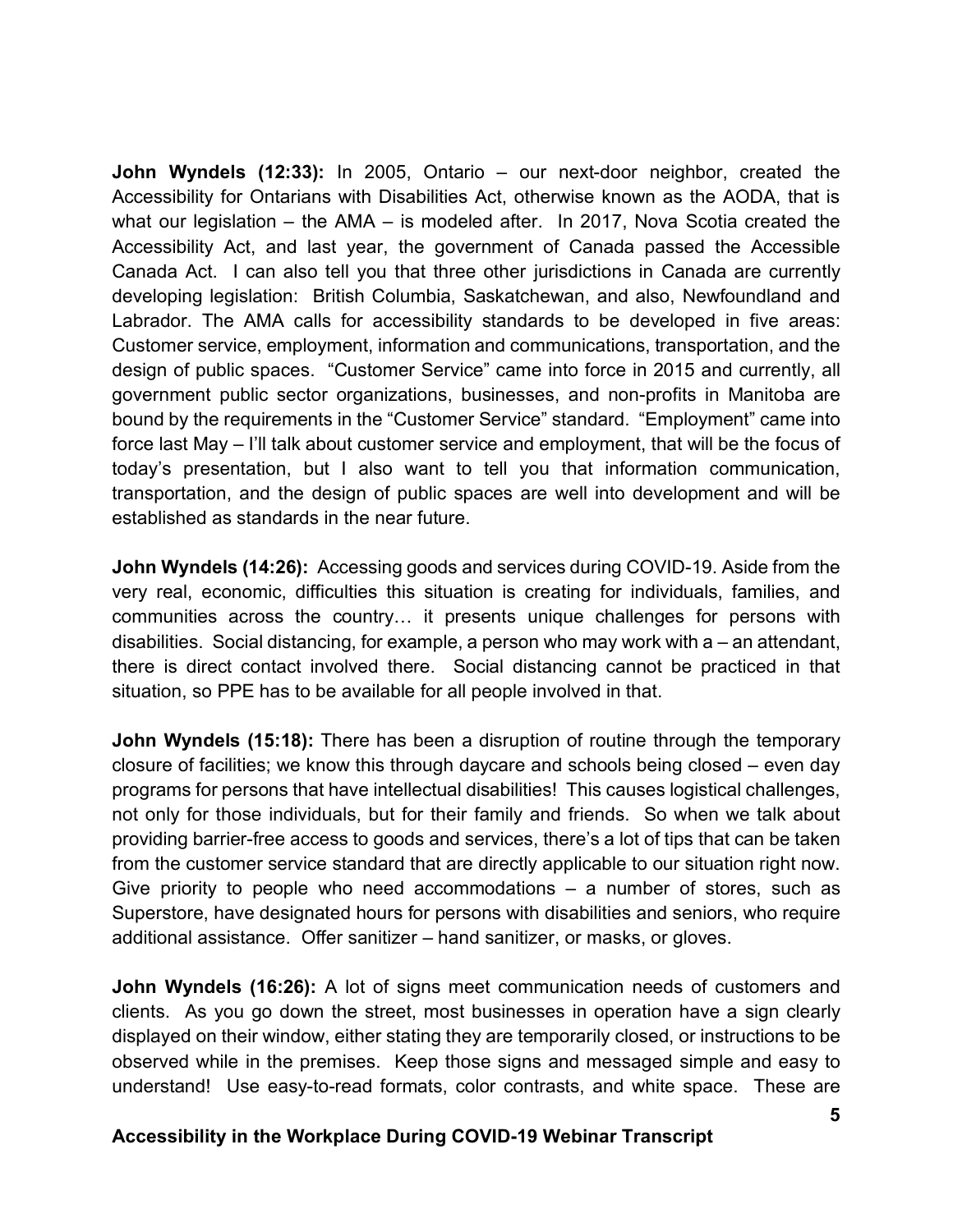instructions and these are requirements that we state within the customer service standard but are very applicable when we find ourselves in our current situation – and maintain a phone line! Not everybody is going to have access to a computer. Allow a support person or a family member to pick up goods or sign for a client with a disability – again, this is just creating what works best for various people. Allow a support person to accompany a client when one individual is technically allowed. It's very clearly stated, if you are going to go shopping for food and so forth, only one person comes in, but if an individual requires a support person, by all means, take that responsibility on, and make allowances for people that have guide dogs being retained, to maintain the two meter distance. They're not going to see you, but you are going to see them, and make sure that you do provide the two-meter physical distance guideline.

**John Wyndels (18:34):** Ensure there is space to move freely with an assistive device such as a walker, this is especially important right now, when we are being asked to observe physical distancing guidelines. If there are lineups, offer seating and a placeholder for persons with disabilities! A lot of people – I will go to a store, a food store right in my neighborhood, there can often be 15 and 20 people waiting in line to get in, but at the same time, think about putting a seat outside for those individuals who might find it very difficult or uncomfortable to stand for long periods of time. Masks are essential, but at the same time they can create a barrier for people who communicate in-part, by reading lips. Keep paper and pens on hand.

**John Wyndels (19:41)** Trust your customers to provide the very best feedback on how to minimize barriers, they know what works best, and invite feedback in numerous ways – on posters, websites, or ask clients directly. They are going to give you the responses that you need to eliminate barriers, not only now, in the current situation that we're in, in COVID-19, but in the future. Train your staff – this is as important a requirement as any of the others, if not more so. Attitude is the greatest barrier of all, creating a respectful culture fosters greater accessibility – and Business A, is not going to be like Business B! Every organization and business is unique, and you have to recognize what works for you and find those solutions. As I say, someone who's selling groceries is going to be in a completely different situation than someone selling computers, or someone who provides a direct service – you have to recognize what those barriers are and find the right solutions. I strongly encourage you to go to our website – accessibilityMB.ca – there's free online training, we're adding to it constantly – it is the very best source for us to get information to those organizations that have obligations and requirements under the standards.

**John Wyndels (21:44):** Accessible employment during COVID-19… so the accessibility employment standard was enacted last year, in May of 2019. This is the second standard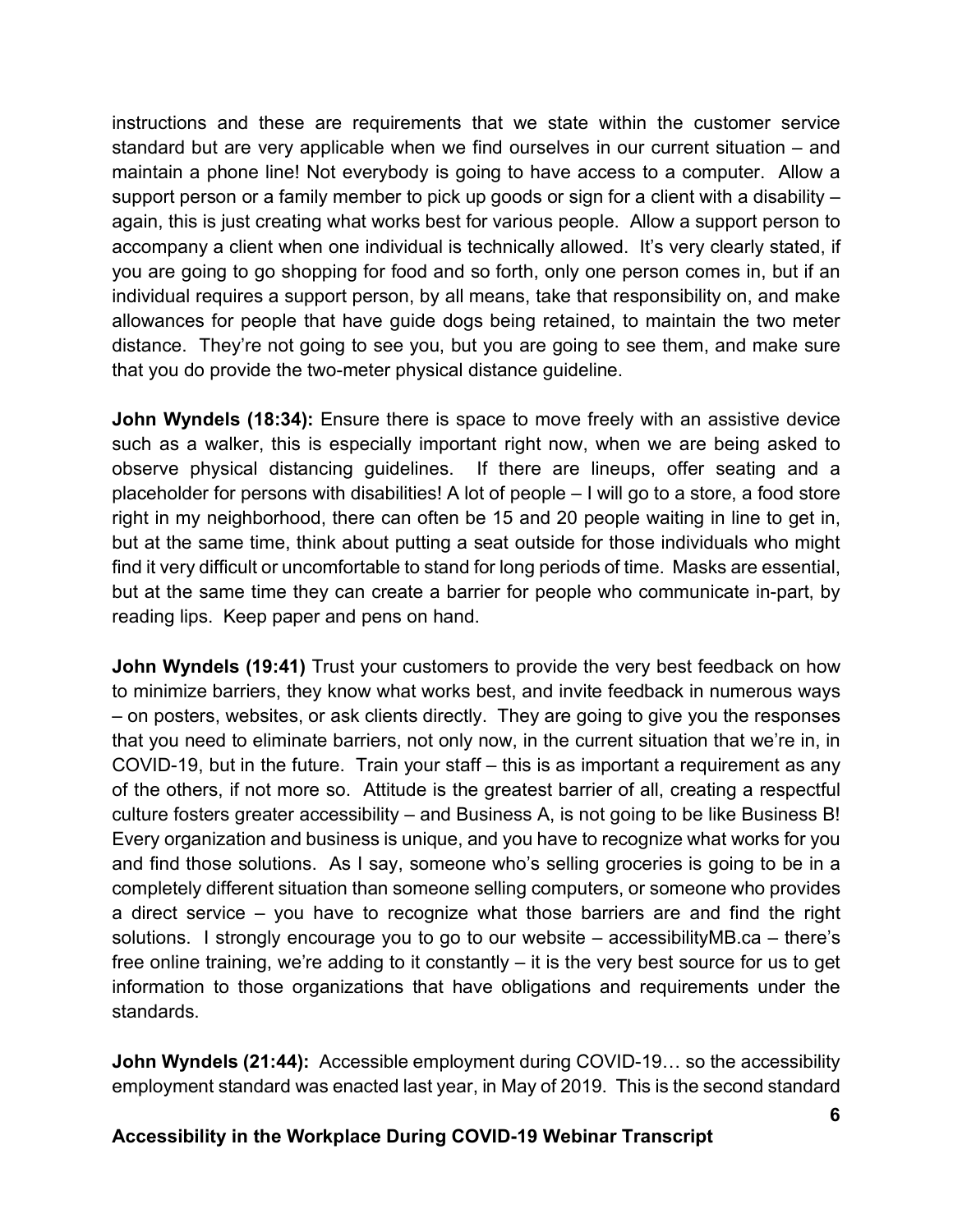under the AMA, and it aims to remove and prevent barriers that affect current and potential members of Manitoba's labour force. It's intent is to level the playing field, to give persons with disabilities greater opportunity to get into the labour force – there are a number of inherent barriers that are in that program right now – not the program, but the process, the more that we can take an active role in eliminating them, the greater the opportunity that we get more persons with disabilities to make up the labor force and be employed. It builds on existing requirements of the Manitoba Human Rights Code. Feasible accommodation is one of the tenets of the Human Rights Code, and it is a fundamental process within the employment standard, it helps organizations hire, support, and keep employees. The standard applies to all employees: full-time, part-time, apprentices, seasonal workers.

**John Wyndels (23:30** I know I'm going through a lot of this quickly, there's a lot of information to get down, but again, I encourage you at the end of this – I'll provide not only a number of guidelines and things that we have on our website, but I strongly encourage everybody to go to accessibilityMB.ca – that is the best way to find out the various things that we have developed, the resources and tools that we have developed, to assist organizations who need the requirements of this standard that we are implementing. There are two conditions with the employment standard that apply to all organizations one year after coming into force: that is the workplace emergency response information, where you are asked to create emergency response information to help employees with disabilities stay safe during emergencies, and the workplace emergency assistance, this is asking employees who require assistance during emergencies, for permission to share information with individuals who agree to help.

**John Wyndels (24:53):** I am in a wheelchair, I work on the 6th floor of a building, if there was a fire… or… a situation like this, accommodations must be made for me to safely get out of the building. That is why we are talking about safety first, allowing organizations – making a plan for organizations to safely allow their employees to evacuate the premises in the case of an emergency. But at the same time, we find ourselves in an emergency right now, an unexpected emergency. COVID-19 has been declared a national emergency and the provincial government is right now – we are under the Emergency Act. So… in this kind of situation right now… ask whether employees have accessibility or disability concerns, as it applies to COVID-19. They may be, possibly are, working at home, what does that mean when suddenly, they have to come back to work? What if they have underlying conditions? What if they have anxiety? Part of reasonable accommodation is developing a rule, and a policy that allows changes to the things that are usually done. And so it's a two-way street, between the employer and the employee working on a plan to effectively allow them to continue to do their job but in a manner that best suits their needs.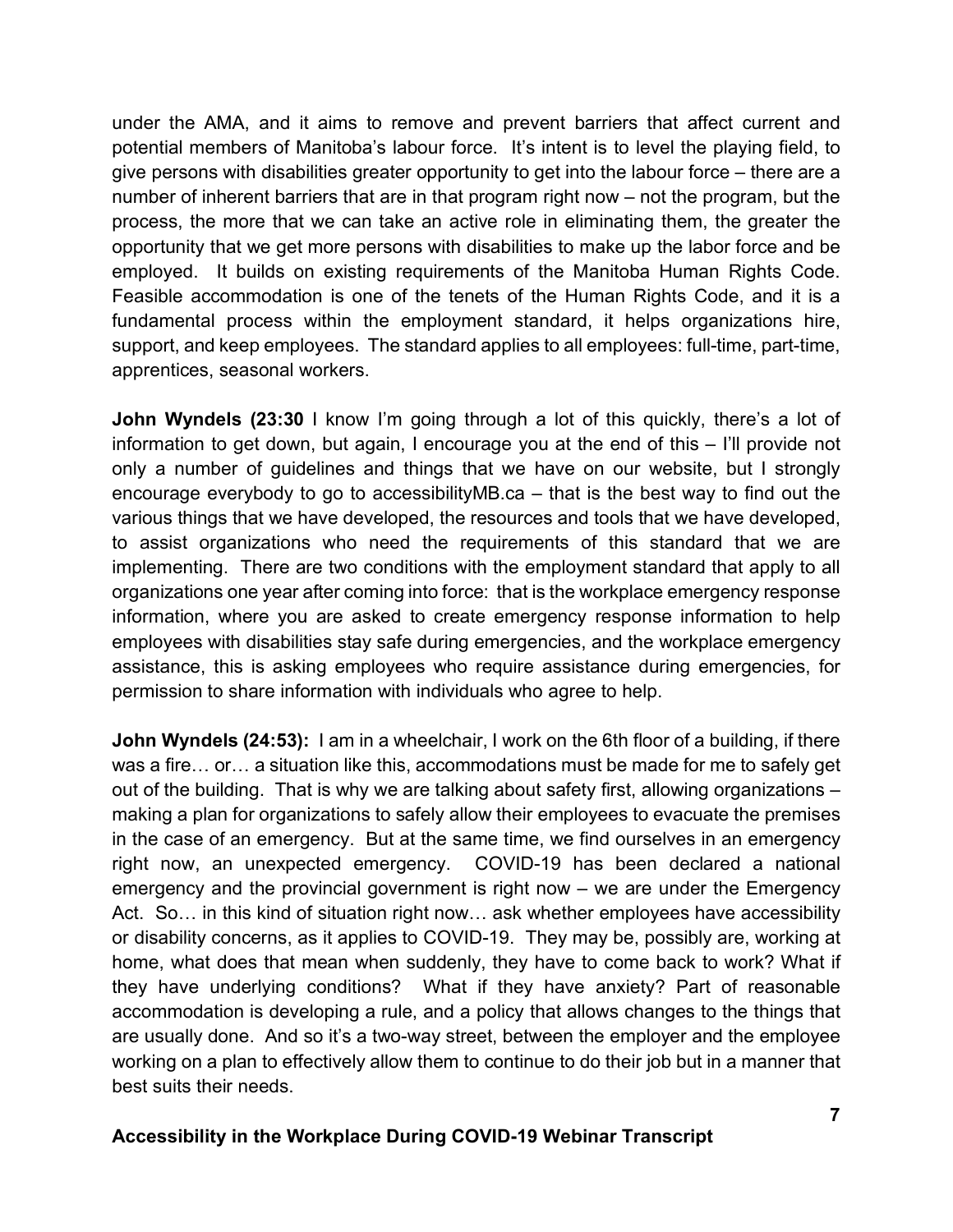**John Wyndels (27:04):** So if an accommodation is reasonable, if it is A) required for applicants to access the materials/activities used in assessment/selection process, and b) are required for employees to perform their employment responsibilities or access the benefits. So for instance, I told you there are inherent barriers that have been involved in the employment process, being able to post accessible job applications, creating an environment that allows the selection process to be done in a fair and equitable manner. Because we focus on barriers, not disabilities, the fact is, that… although people may use wheelchairs and be in crutches, might have a cane, the very visible disabilities make up less than half of *all* disabilities. The majority of disabilities, you wouldn't know - they are invisible, you have to talk to the person to recognize what their needs are and how you can assist them. As we say in the customer service standard, "How can I help you?" it's the best line of communication between the customer and the proprietor of an organization.

**John Wyndels (28:53):** A lot of very good information is available on SAFE Work Manitoba. SAFE Work Manitoba is a division of the Workers Compensation Board, they have done/created lots of toolkits and resources for working safely at home, industry specific COVID-19 information, and I'm happy to say, we *will* be working with SAFE Work Manitoba moving forward, as we do more presentations and give out more information about the employment standard and how organizations can best work, not only in COVID-19, in the situation we currently find ourselves in right now and might find ourselves in for a considerable amount of time, but moving forward - this will eventually end and hopefully we'll get back to - well I guess it's a "new" normal, rather than a "normal", but again - I think we are very happy and excited with the opportunity that we have to work with SAFE Work Manitoba. I encourage you to go to their website to find out information on working safely from home and specific information geared to particular retailers, industry-specific sectors and the information they have on COVID-19.

**John Wyndels (30:41):** I talked about the first two provisions of the accessibility employment standard that apply in the first year, but there are usually - and employment works the same as customer service, we have staggered it so that the Manitoba government comes first, so they - right now, in May of 2020, last month, they should be fully compliant with the requirements stated in the employment standard. Public sector organizations have until May of next year. Private sector and non-profit organizations including small municipalities have until May of 2022. So as I talked to you when I - as I mentioned earlier… This is about creating a level playing field for persons with disabilities who are seeking employment. It starts with the recruitment, inform applicants that reasonable accommodations are available upon request. If we're going to be assessing people, you want to know if they are the right person for their job, you have to be able to give all individuals the opportunity to show their merits. Give them the information, give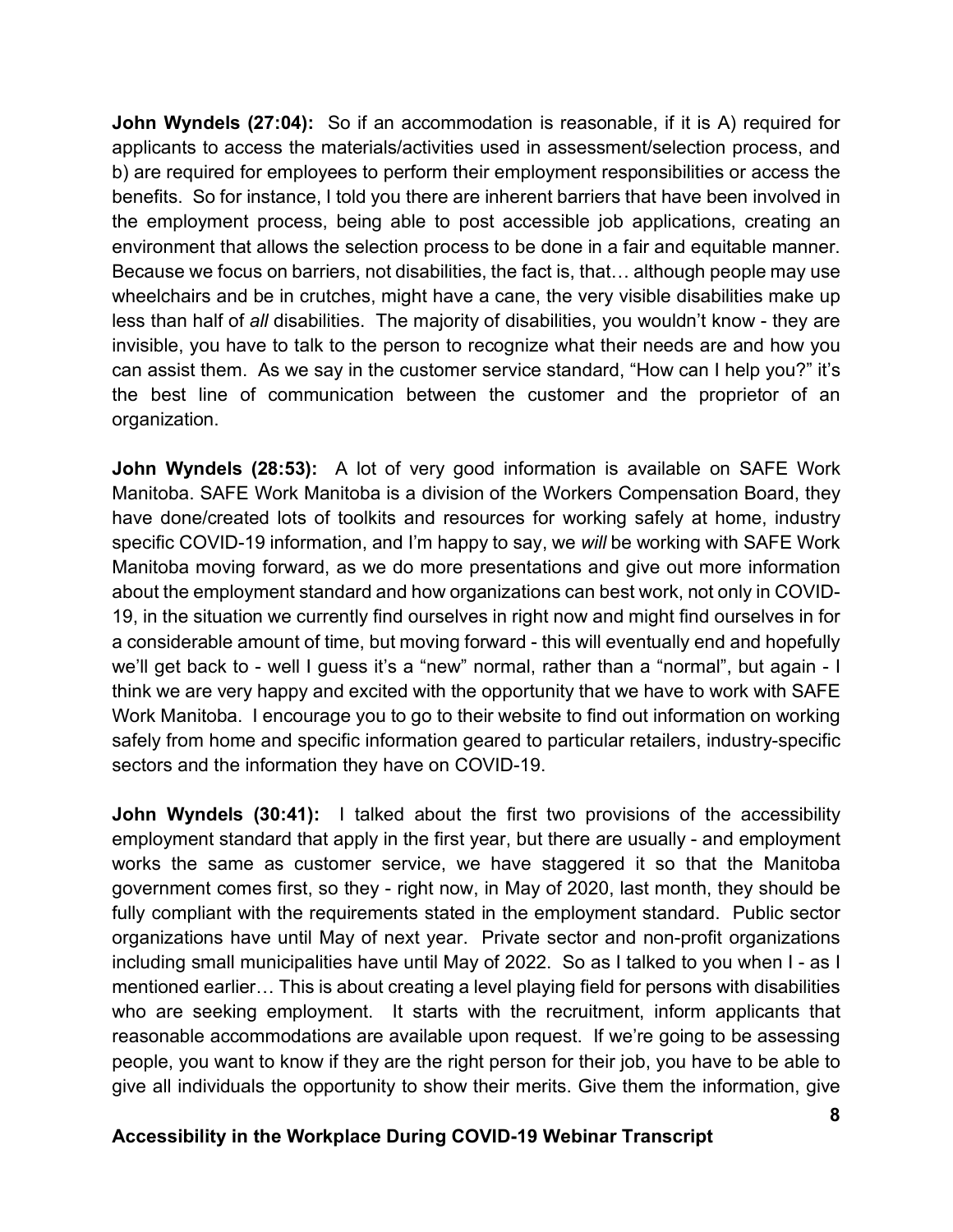them the test in a manner that best suits their needs. Offer and provide reasonable accommodations in the selection process. So in this - so you know, some of the tips that you can think of are… remember the candidates with disabilities usually know what works best for them, if they say "I need [this] and [this]." Well, they'll know best, rather than you deciding for them from the outset, how the selection process is going to be conducted conduct the interview in an accessible location and make the format of the assessment test accessible to people with disabilities. This is a key component in the accessible employment standard, notify new hires about the organization's policies for accommodating new employees in the workplace. They're the best person for you, but at the same time, if you haven't given your organization's policies to employing them in the workplace, if they have some trepidation as to whether you are going to be able to meet their accommodations, that may influence their decision. So notify the new hires your new hires about the organization's policies for accommodating them.

**John Wyndels (34:14):** Keep employees informed. This is just a basic thing, but at the same time employers must know the information about their own government policies, not only during the employment orientation, but in staff meetings, in employee bulletins a person has to know that there is a staff meeting going on, you have to give them the information in the format that they can understand - if there is a staff meeting going on. It seems very common sense, but at the same time, it requires you to really think about the employees in your organizations and making sure that you create a one-on-one relationship so that they know, not only staff meetings, but internal bulletins about what is going on in your operations. They need to know - it's the same thing that you would afford able-bodied people, or employees that have disabilities that require the information in a different format, should be entitled to it.

**John Wyndels (35:30):** Create individualized accommodation plans, and this means that an employee with a disability may request an accommodation plan, and it would document any accessible formats and communications required by that employee. Any relevant workplace emergency information that is needed - those are the first two provisions that I talked about, the Workplace Emergency Information Communication and any reasonable accomodations the employee will make to address barriers. Disabilities evolve...employees evolve… individualized accommodation plans *should* evolve with that employee, because they may have different needs as either a) their disability continues to deteriorate, or they just might be in a different circumstance and require a different accommodation. Again, this is a good practice, it is one of the requirements of the individual employment standard, and it *is* very much a relationship between the employer and the employee. There are a number of very, very qualified persons with disabilities looking for the opportunity to work. If you give them the opportunity, they will thrive.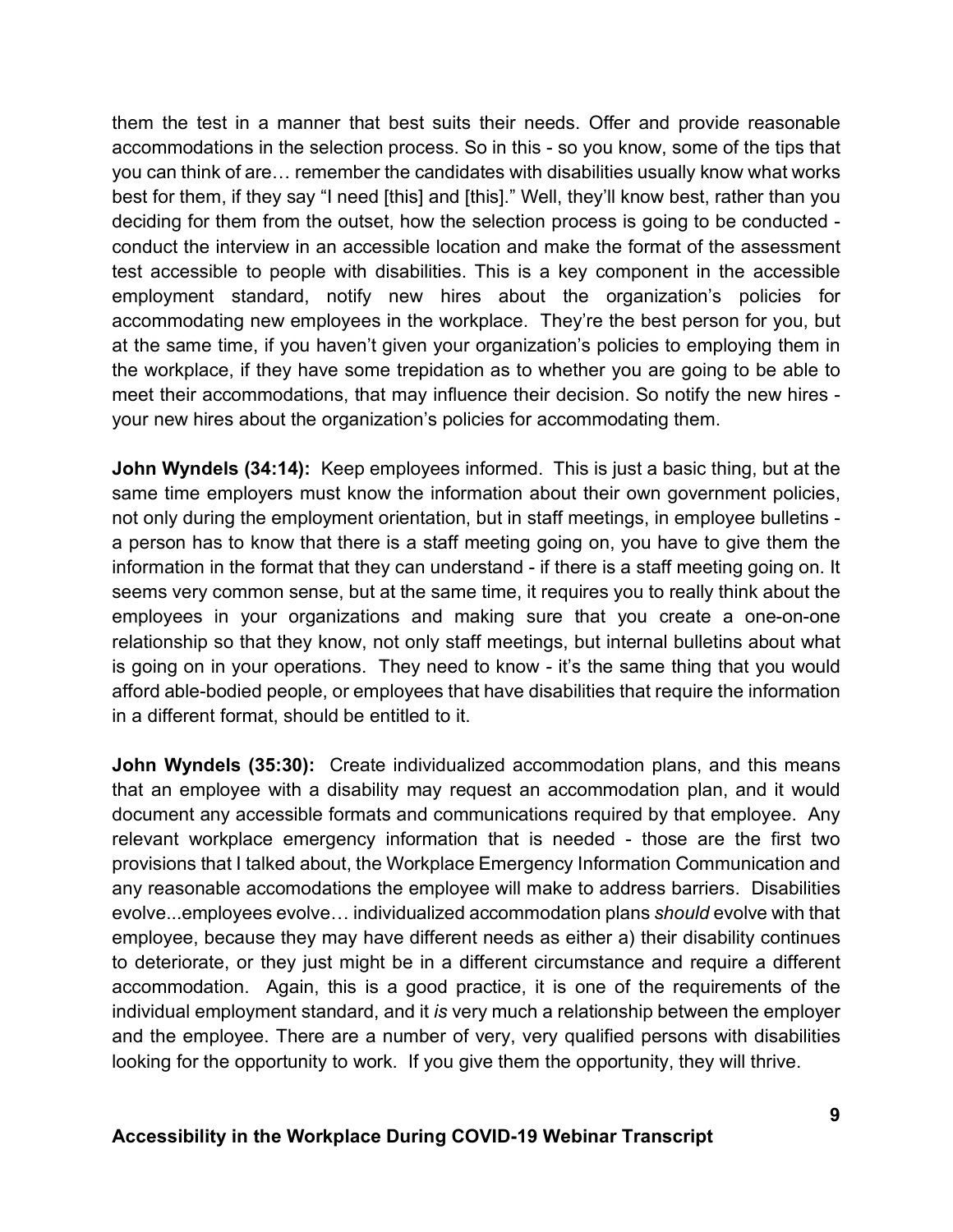**John Wyndels (37:14):** Training - as I mentioned to you, training is very important in customer service and the same applies to employment. Employers *must* provide training on accessible employment to the staff that have supervisory or human resources roles. And the training includes not just the Human Rights' Accessibility Laws, but the standard itself and how to interact with individuals that use an assistive device or require support, or a support person or a service animal. Again, performance management and career development - again, we *want* you to pay attention to the barriers, not the individual. Focus on the individual, they are the talents there, you can remove - you can't necessarily - you can remove *barriers*. A person comes to a job with a particular skill set, and that's the skill set that you want and you covet - if you want them, you'll make the necessary changes to best allow them to thrive and really develop within your organization.

**John Wyndels (38:46):** Return to work - a Return-To-Work Policy must establish a work policy for employees that have been absent from the work due to a disability. This is fundamental. there are going to be people that are away from work due to a disability. If you have a very, very good worker for 10 years that has done an absolutely exemplary job for you, you *want* them coming back after they have a disability, rather than training somebody else who may not be - who would have a long time to gain to get up to the skill level, you already have that within the employee that you have. Again, I think the relationship, working with SAFE Work and the Workers Compensation Board would be an opportunity to share a lot of the lessons they have learned and a lot of the procedures they have in place. Documentation - this is really incumbent on the government public sector organizations and large organizations; they're required to document their accessibility policy including the content and timeframe of their training. This is just because we want to put this as the burden on larger organizations that have the capacity to document in writing and make these documents publicly available, in accessible formats, if they are requesting them.

**John Wyndels (40:39):** These are a number of resources that we have developed at the Disabilities Issues Office to better accommodate and better develop an understanding of the various requirements within the standard. So the Workplace Emergency Response Toolkit is one resource. The Employer's Handbook to Accessible Employment Standard, Policy Guide on Accessible Employment Standard, Discussing Accessibility in the Workplace poster – are other resources. As you can see, there are any number of documents that we have developed to assist organizations to better understand the accessibility employment standard and the importance of having more persons with disabilities enter the workforce. It's better for everybody involved, it's better for them, it's better for the community, it's better for the government, who would be spending unnecessary monies on programs to accommodate them, when they are best suited to be in the labor market. Again, I tried to cover this as quickly as I could, I'm very sorry that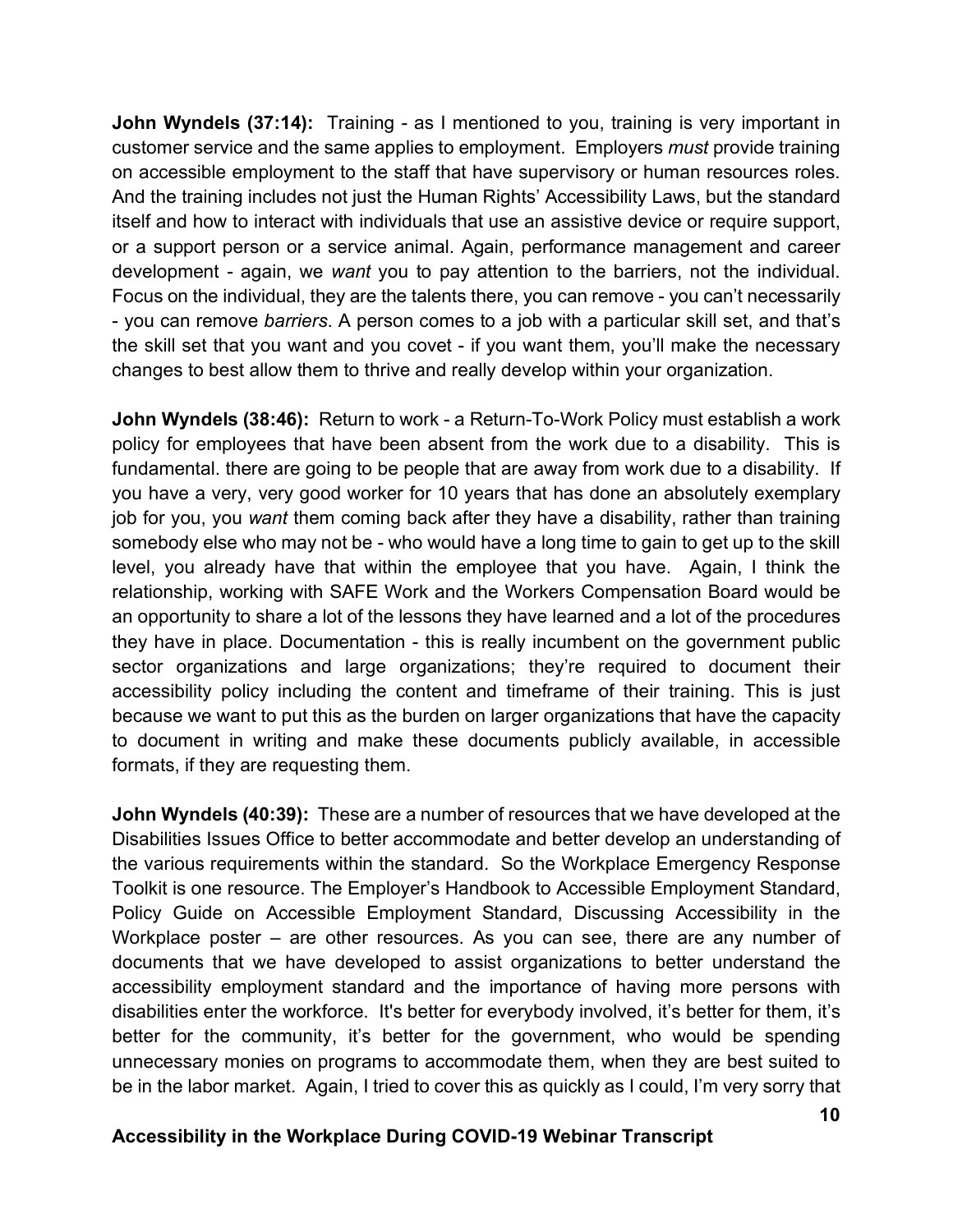I wasn't able to expand on a number of the slides that I had, but I strongly encourage you to send us your questions - we'll do our best to answer them in a proactive manner, so if you have questions please send them to  $\frac{d}{d}$   $\frac{d}{d}$   $\frac{d}{d}$   $\frac{d}{d}$  and  $\frac{d}{d}$  believe that even on this website you'll be able to use the chat function as well, so save your questions to their directory. We will be compiling them and be responding to them. Thank you very much for your time! I hope I have created a little bit of clarity, but I'm going to pass this back to Yutta, thank you very much!

**Yutta Fricke (43:01):** Thanks, John! John had the mighty job of the day in going over our various components of the new accessibility standard for employment, so he has actually gone through the requirements of that standard, which will start affecting public sector organizations next May, as John said, and then a year later for private sector. So that's the important focus of our work right now, and as you learned through John, it aligns closely with COVID-19- and if you go to our website which is still up there, you'll see on the homepage, information specifically about COVID, and you'll see information for business and non-profits on the accessible employment standard and separately for public sector. And that brings us to the next and newest tool that we're really excited about launching today. But I just remembered on the chat line I've seen several people ask, this PowerPoint will be posted later on and, I haven't seen a lot of questions about John's content come up during the PowerPoint, but you may well have questions. The different telephone lines are right there. So either by chat right now, please feel free to comment or ask questions. Later on, you can reach us at the DIO and we'd be happy to answer those questions - and we'll be posting some of those questions and answers as well.

**Yutta Fricke (44:32):** But yes - that takes us to the exciting new tool that we created; it's called the Accessibility in the Workplace Video: Law in Manitoba. So that's what I'm going to get Heather to help me project on the screen right away. It's about 6 and  $\frac{1}{2}$  minutes long, and i hope that you will stay tuned - it was a creative collaboration between a number of organizations - and maybe I'll thank them right now: Reaching Equality Employment Services, which is featured in the video, Manitoba Possible, the Entrepreneurs with Disabilities Program of Community Futures, and The Independent Living Resource Centre, and also SCE Lifeworks. So these collaborators were a great source of expertise/advice and it's because of their context that you're going to see some really great voices representing accommodations in the workplace. So… Heather if you could please launch that video.

#### *[Video: Accessibility Employment Standard in Manitoba - captioned]*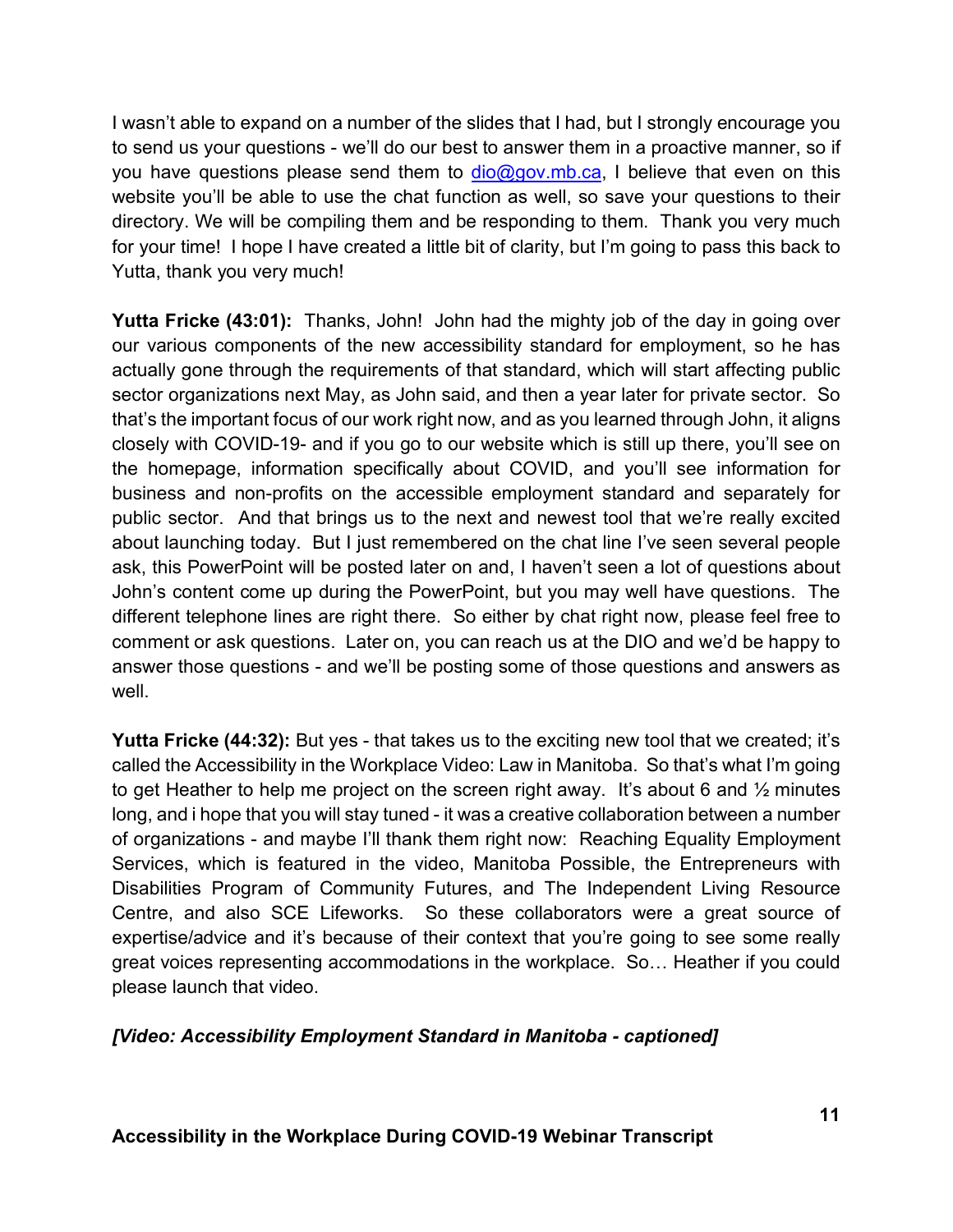**Yutta Fricke (53:09):** So that - that's our newest video, and- I don't know if all our contributors are online, I know that Heather was a part of it and - and just those great champions in Manitoba, and this gives me maybe a little bit of segue to say that - coming up in the Fall we'll be celebrating Manitoba Employment Champions with Accessibility Awards. So if you are a Manitoba Organization that is complying with Accessibility Standards, stay tuned. I think we'll probably make that announcement in a bit - in mid-August. So that tool will be online in the near future. Others have just been put online in the last couple of weeks, we're also working on new online training that will have selfassessment and such coming up in the summer - so we keep at it! And I know that we had a question about materials in French, so this video was made in English as you know, the transcript will appear for accessibility reasons and will also be in French, and all the training and tools will be online also in French. If you scroll to the bottom of the screen, and you read "Francais" and you just transfer to the French version of the same information and materials. Sometimes we're delayed slightly, but in the end, I think our aim is to have our French webpage to totally reflect what we have on the English side.

**Yutta Fricke (54:49):** I have been viewing some of the comments on the chat line and I want to thank you for that feedback already and invite further feedback. So, on that note, I'd like to thank our planning committee, we mentioned the co-hosts already, but there are other organizations that helped us in planning Manitoba Access Awareness Week, and that included United Way, the City of Winnipeg, the Universities of Manitoba and Winnipeg, Manitoba Hydro, Manitoba Public Insurance, Manitoba League of Persons with Disabilities, and March of Dimes. So thank you - those organizations often help us out as we plan and expand our reach, so we are really grateful to you! And a special shout out to Heather Hiscock again, from Manitoba Possible, and actually to her employer for lending us Heather, she's been a super help to us and it's made a big difference. This is our first webinar and we are expecting to have more in the future, like during the Disability Employment Awareness Month in October, and to commemorate December 3rd. And plus, we typically have monthly in-person workshops for employers to get to know our accessibility staff, of course- that's not working right now, so probably by September we'll have those online workshops to help you out. And please let us know if there are other ways that we can make it easier for Manitoba organizations to comply with our accessibility legislation.

**Yutta Fricke (56:28):** That's our goal, we think it's a culture change - we think that having laws help support that culture change, but I always give credit to the inclusive schools where you learn that our society is diverse and there are different ways of meeting people's different needs. I also want to close out by saying we launched a social media campaign this year as another way of trying to bring accessibility awareness to our public and virtual ways - so that is all online and please give a shoutout to people who are doing